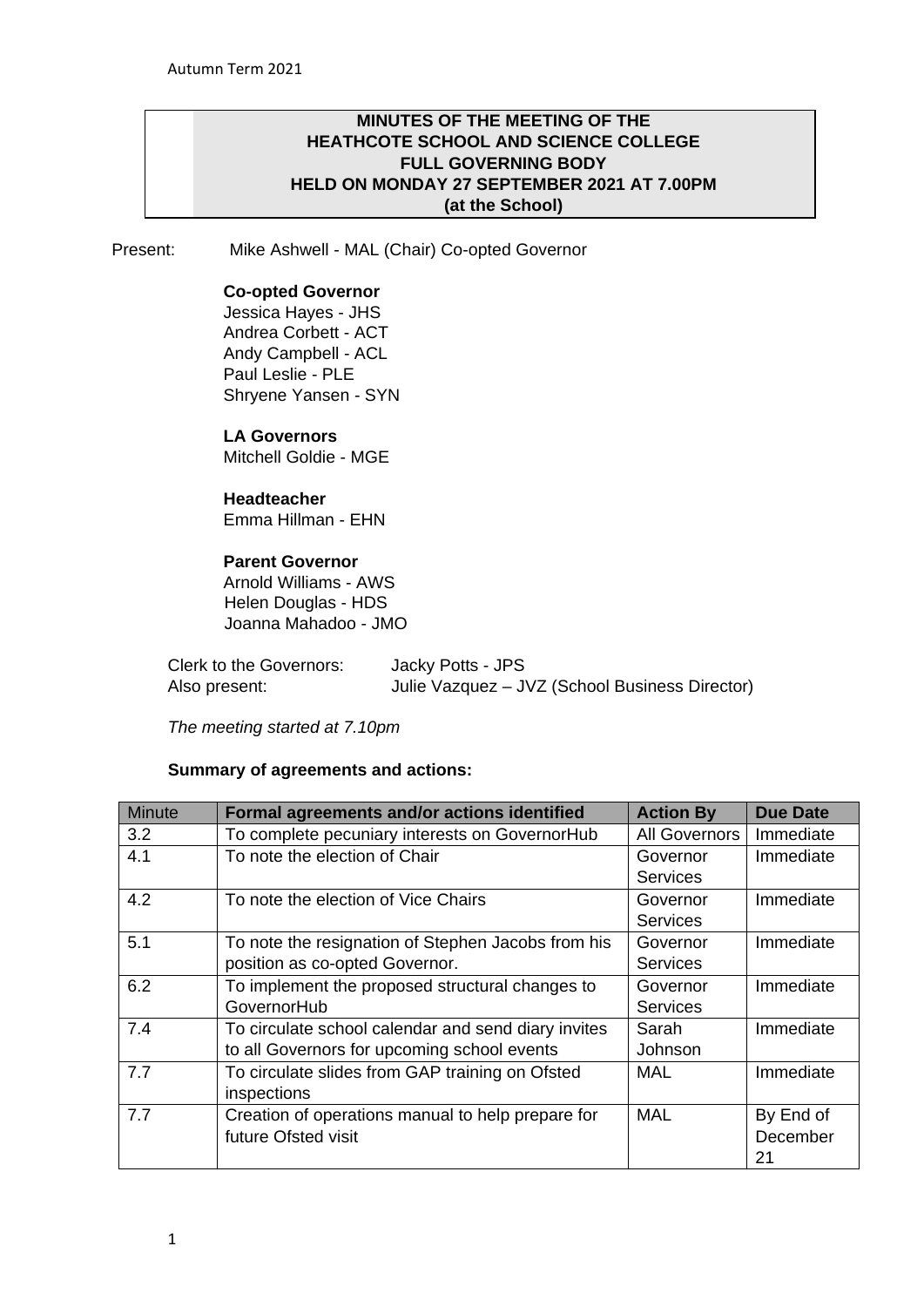| <b>Minute</b> | Formal agreements and/or actions identified           | <b>Action By</b>     | <b>Due Date</b> |
|---------------|-------------------------------------------------------|----------------------|-----------------|
| 7.9           | Governors to send ideas to Chair on how to raise      | <b>All Governors</b> | End of          |
|               | responses from parents for future surveys             |                      | November        |
|               |                                                       |                      | 2021            |
| 7.10          | <b>AGREED:</b> ACT to support the Leadership          | <b>ACT</b>           |                 |
|               | <b>Mentoring Programme</b>                            |                      |                 |
| 8.            | KCSIE - Governors are required to read the            | <b>All Governors</b> | Immediate       |
|               | Statutory document and complete the declaration of    |                      |                 |
|               | GovernorHub.                                          |                      |                 |
| 9.            | <b>AGREED:</b> MGE to be involved in the Safeguarding | <b>MGE</b>           |                 |
|               | Strategic plan.                                       |                      |                 |
| 10.           | To adopt the Staff Declaration for use by Governors.  | <b>HFD</b>           | By end of       |
|               |                                                       |                      | November        |
|               |                                                       |                      | 2021            |
| 13.           | Code of Conduct - Governors to sign to confirm        | <b>All Governors</b> | Immediate       |
|               | agreement and complete their declaration in           |                      |                 |
|               | GovernorHub.                                          |                      |                 |
| 14.           | Skills Analysis - To complete on GovernorHub          | <b>All Governors</b> | 1 October       |
|               |                                                       |                      | 2021            |
| 16.           | Chairs of Committee to provide feedback on the        | Chairs of            | End of          |
|               | Governing Body Annual Cycle prior to circulation      | Committees           | November        |
|               |                                                       |                      | 2021            |
| 17.1          | <b>AGREED:</b> All Governors should attend GDC        | <b>All Governors</b> |                 |
|               | training to allow the pool to include all             |                      |                 |
| 17.2          | <b>AGREED:</b> Terms of Reference to be reviewed at   | Committee            | At first        |
|               | Committees                                            | Chairs               | committee       |
|               |                                                       |                      | meetings        |
| 18.           | To provide a simplified financial dashboard to be     | <b>JVZ</b>           | Immediate       |
|               | incorporated into the Headteacher's Report            |                      |                 |
| 18.           | AGREED: MAL, AWS and SYN to represent                 |                      |                 |
|               | Governors on the Task & Finish Working Group          |                      |                 |
| 21.           | Chair to complete and return the Alternative Meeting  | <b>MAL</b>           | Immediate       |
|               | <b>Attendance Options</b>                             |                      |                 |
| 23.1          | <b>AGREED: Induction of Early Careers Teachers</b>    |                      |                 |
|               | Policy will be deferred back to QoE committee for     |                      |                 |
|               | review.                                               |                      |                 |
| 23.2          | <b>AGREED:</b> Governors unanimously ratified the     |                      |                 |
|               | Behaviour Policy and thanked Sonia Close for the      |                      |                 |
|               | work she had undertaken on the policy.                |                      |                 |
| 23.3          | <b>AGREED:</b> Governors ratified the Safeguarding    |                      |                 |
|               | 2021/22 Policy.                                       |                      |                 |
| 23.4          | <b>AGREED:</b> Governors ratified the Staff Code of   |                      |                 |
|               | Conduct Policy.                                       |                      |                 |
| 25.           | AGREED: That where a parent had refused               |                      |                 |
|               | consent, but the child agreed to vaccination, the     |                      |                 |
|               | school would not administer but would direct them to  |                      |                 |
|               | an alternative vaccination site.                      |                      |                 |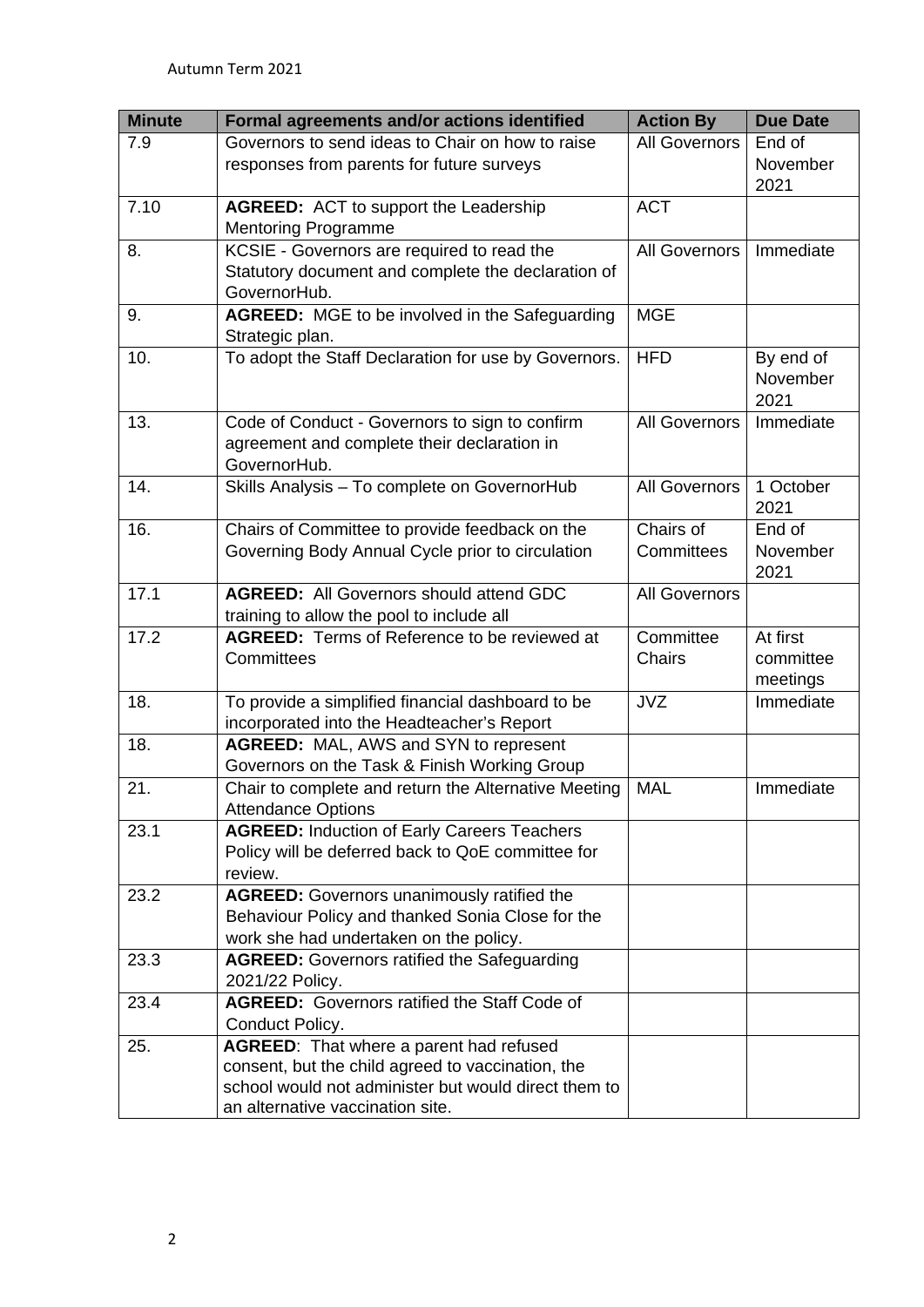| <b>Minute</b> | Formal agreements and/or actions identified                  | <b>Action By</b> | <b>Due Date</b> |
|---------------|--------------------------------------------------------------|------------------|-----------------|
| 27.5          | Governors <b>approved</b> the following trips, in principle: |                  |                 |
|               | Krakow                                                       |                  |                 |
|               | <b>Barcelona</b>                                             |                  |                 |
|               | Normandy<br>$\bullet$                                        |                  |                 |
|               | Day trip to Le Touquet<br>$\bullet$                          |                  |                 |
|               | DATE AND TIME OF NEXT MEETING                                |                  |                 |
|               | 13 December 2021 at 7.00pm                                   |                  |                 |

# **1. WELCOME AND APOLOGIES FOR ABSENCE**<br>**1.1** The Clerk welcomed all those present to the mee

- The Clerk welcomed all those present to the meeting.
- 1.2 Apologies for absence were received and accepted from Samantha Charles, Lauren Marchant, Cathy Burns, Barry Tutty and Andre Henry.
- 1.3 There were no apologies for absence not accepted.
- 1.4 The Clerk confirmed that the meeting was quorate with ten Governors and the Headteacher present.

# **2. NOTICE OF ANY OTHER BUSINESS/CONFIDENTIAL ITEMS**

There were five items of any other business heard at the end of the meeting.

# **3. DECLARATIONS OF INTEREST**

- 3.1 Governors were reminded to complete their Pecuniary Interests on GovernorHub.
- 3.2 There were no declarations made pertaining to any agenda items for this meeting. **ACTION**: **All Governors by the end of September 2021.**

# **4. APPOINTMENT OF OFFICERS**

4.1 Election of Chair for the academic year 2021/2022 There were no nominations for the position of Chair. Mike Ashwell agreed to continue in the position for a further year and with no objections or other nominations, was unanimously elected as Chair for the academic year 2021/2022 and chaired the remainder of the meeting. **ACTION: Governor Services to note.**

# 4.2 Election of Vice-Chairs for the academic year 2021/2022

There were no nominations received for the position of Vice Chair, Helen Douglas agreed to continue in her role as Vice Chair and this was seconded by Mitchell Goldie. Jessica Hayes agreed to continue in her role as Vice Chair and this was seconded by Emma Hillman.

**ACTION: Governor Services to note.**

# **5. GOVERNING BODY**

5.1 There is currently a vacancy for a Parent Governor and a co-opted Governor. Governors noted that Stephen Jacobs had resigned from his position as co-opted Governor. The Governing Body thanked Stephen for his support and contribution during the previous academic year.

**ACTION: Governor Services to note the resignation of Stephen Jacobs.**

- 5.2 There were no considerations for disqualification due to non-attendance.
- 5.3 The Clerk confirmed that all DBSs were complete.
- 5.4 The Clerk confirmed that the school were responsible for providing details of Governors to the Secretary of State via GIAS and this was in hand.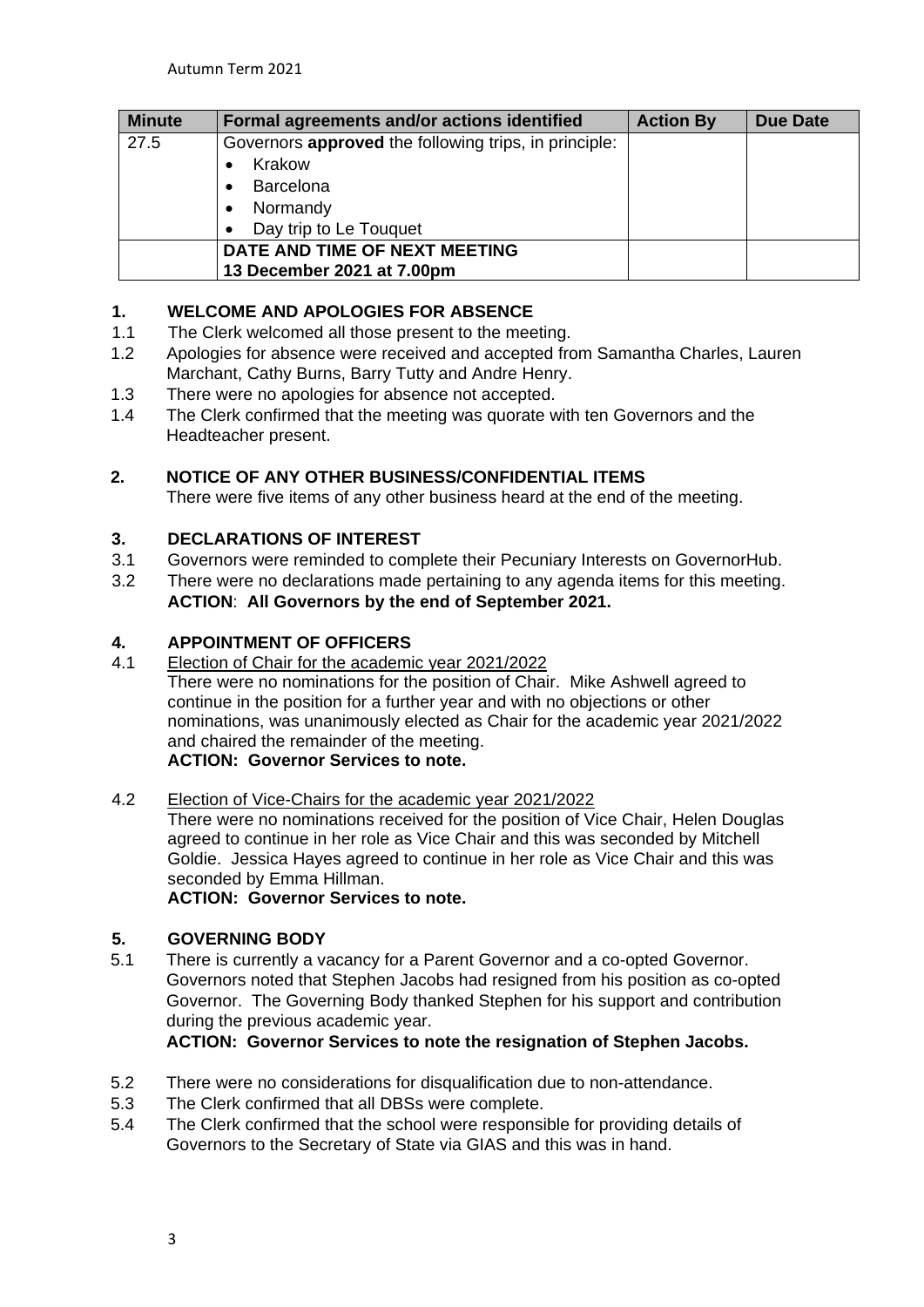Autumn Term 2021

# **6. MINUTES OF THE LAST MEETING**

- 6.1 Governors received the minutes of the meeting held on 19 July and subject to the following amendments, agreed these as an accurate record. The Chair will arrange to sign these electronically on GovernorHub.
	- Andy Campbell is a co-opted Governor and not a Parent Governor.
	- Item 3.1 should say *prospective* and not *perspective*.
	- Item 6.1 should refer to *EBACC* and not *EBAC.*

# 6.2 Matters Arising

| <b>Minute</b> | Formal agreements and/or actions identified     | <b>Action By</b> | <b>Due Date</b>        |
|---------------|-------------------------------------------------|------------------|------------------------|
| Minute 4.2    | To provide a simple layout of information (file | <b>EHN</b>       | This was completed     |
| 7.6.21        | structure) on GovernorHub to Donna Miller,      |                  | by EHN and the         |
|               | <b>LBWF</b>                                     |                  | action is on GS to     |
|               |                                                 |                  | implement the          |
|               |                                                 |                  | changes.               |
|               |                                                 |                  | <b>ACTION: GS</b>      |
| 3.1           | Governors Services to note the election of      | Governor         | Completed. ACT         |
|               | Andrea Corbett as Co-opted Governor.            | <b>Services</b>  | confirmed she will be  |
|               |                                                 |                  | undertaking            |
|               |                                                 |                  | induction training.    |
| 5.            | Governors to diary 31 August as a provisional   | Governors        | Not required. Now      |
|               | meeting to discuss the return to school taking  |                  | closed.                |
|               | account of Covid-19 guidance                    |                  |                        |
| 8.            | HR Manager to be asked to provide data on       | EHN/HFD          | Information to be      |
|               | leavers based on their background, i.e. Teach   |                  | presented to           |
|               | First.                                          |                  | <b>Resources</b>       |
|               |                                                 |                  | Committee.             |
| 13.3          | To consider the schedule of committee           | <b>EHN</b>       | Completed, no          |
|               | meetings and speak to Governor Services         |                  | additional Clerks      |
|               | about adequate clerking cover.                  |                  | needed as meetings     |
|               |                                                 |                  | will not take place on |
|               |                                                 |                  | same day.              |

# **7. HEADTEACHER'S REPORT**

- 7.1 Governors had raised questions in advance of the meeting had these been responded to by the Headteacher and were uploaded to GovernorHub for information.
- 7.2 Year 12 to Year 13, 93% have progressed on A level, 84% on BTEC, which is below the national figures. The Sixth Form team has been asked to do some more in-depth analysis as it is crucial that student numbers are retained. Data will be shared with Governors when ready.
	- *Q. Do we ask why students they drop out?*

*A. Yes and this is being formulated now and will be presented to Governors in due course.*

- 7.3 The Headteacher advised that she had several points for governors to consider, these are listed below.
	- 4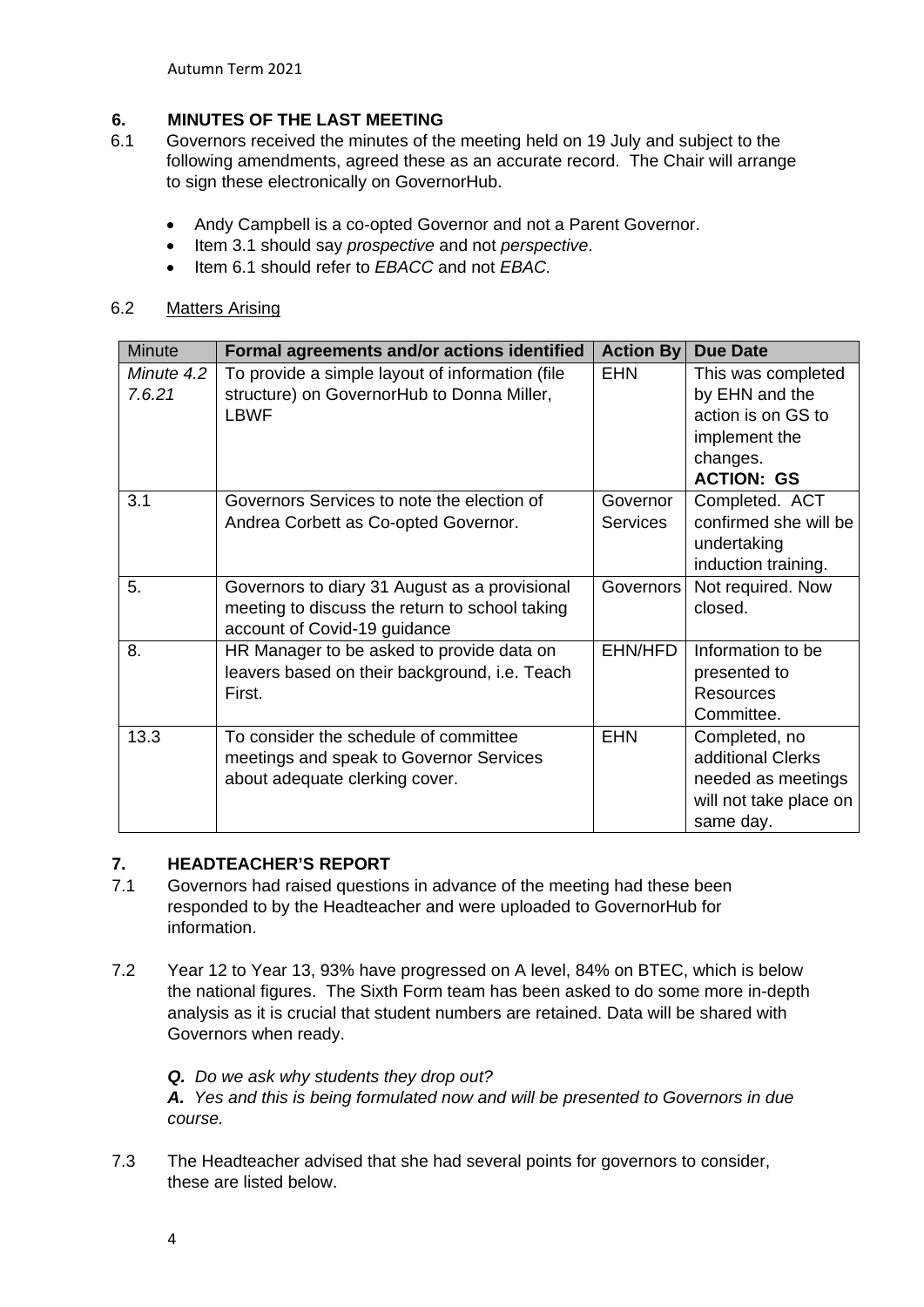- 7.3.1 Attendance at Open Evening MAL, MGE, JHS, HDS, AWS and ACT all agreed to attend. Following discussion on how Governors could utilise the opportunity, it was agreed that Governors would be given a stall, so that parents would be aware of who Governors were, what they did for the school and perhaps use this as an opportunity with potential recruitment of new Parent Governors. The Headteacher requested that Governors provide feedback on their views as to how the evening went.
- 7.3.2 The LA had given approval for a later start on the next school day following the Open Evening.
- 7.3.3 Any other marketing ideas?

The tour of the school started this morning and will be repeated daily. Four workshops had been held for Year 5 and Year 6 pupils at all feeder primaries, including the running of a football academy.

MGE agreed to assist with the positioning of the banners if needed.

Unfortunately, Chingford CoE and Saint Mary's (RC) primaries are not responding to any requests to work with the school.

Following a discussion, it was agreed that the school should approach the alumni with a view to producing videos from successful past students, which could be shared on social media.

- 7.3.4 How else can the school help Governors get to know the school? Governors attendance at school events, e.g. start of term.
- 7.3.5 Governors are welcome to come into the school at any time, not only for Link visits.
- 7.4 Governors to be provided with a copy of the school calendar and diary invites to allow them to diary attendance at upcoming school events. **ACTION: Sarah Johnson to send list and calendar invites to Governors.**
- 7.5 Governors attendance at Annual Review Meetings will be covered under Any Other Business.
- 7.6 MGE agreed to attend a meeting to develop the Safeguarding Strategic Plan.
- 7.7 Another external review will be undertaken next year and the Headteacher requested the involvement of a Governor, particularly with an Ofsted inspection looming. This review will focus on SEND. The latest external review highlighted that the school were lacking evidence and case studies. MAL agreed to create a framework operations manual to help with preparation and share this when ready.

#### *Q. Are Ofsted taking Covid-19 into account?*

*A. It will be interesting to see what the other neighbouring schools achieve. Ofsted are not taking account of any data. Governors are advised to read the new Ofsted framework and review the Governor Accreditation Programme slides on "Preparing for Ofsted".*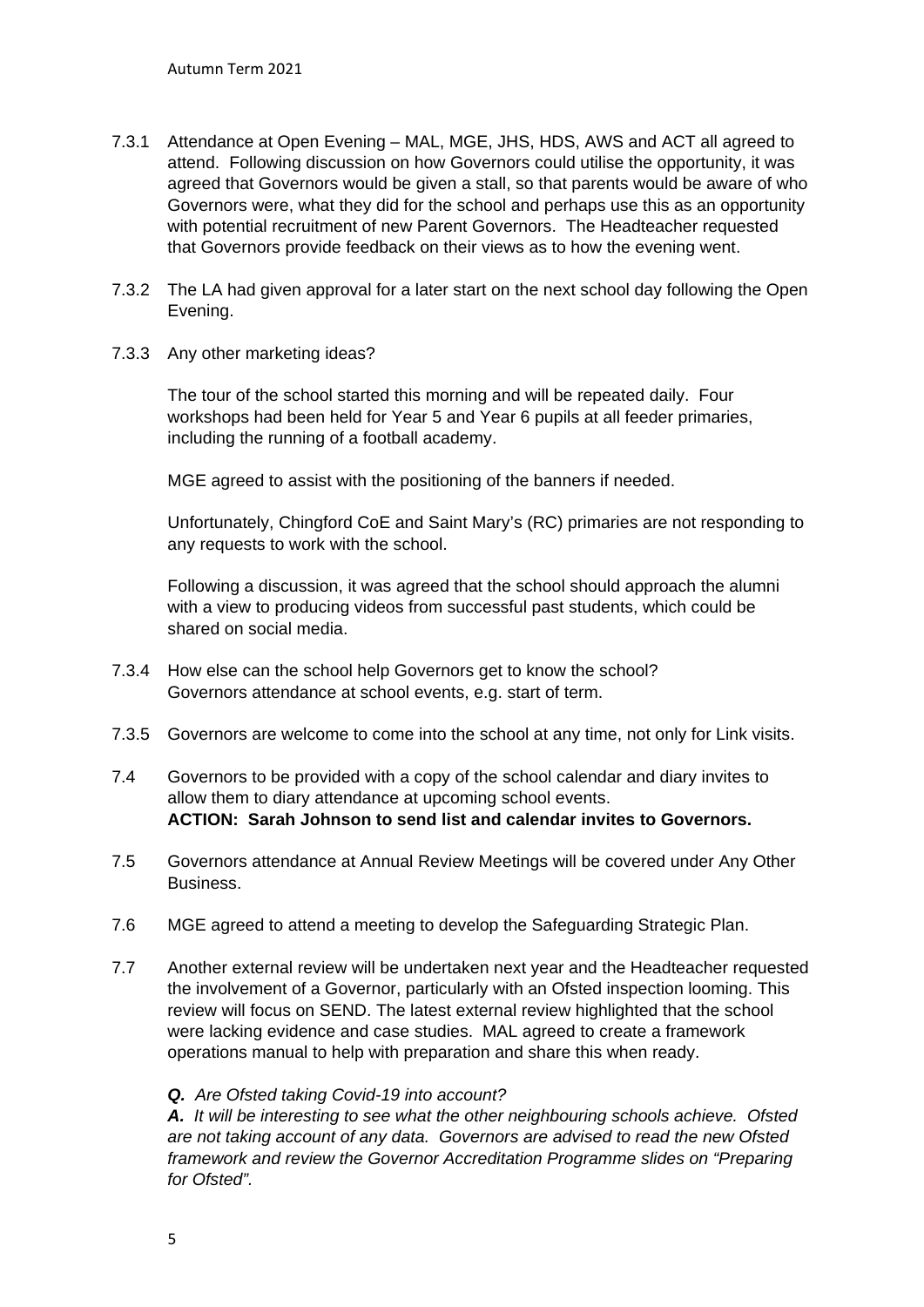# **ACTION: MAL to circulate GAP module 2 slides.**

**ACTION: MAL to create operations manual to help prepare for future Ofsted visit.**

- 7.8 The Headteacher requested that the SIP is considered and robustly monitored by each Committee.
- 7.9 The recent parent survey only generated 69 responses; how do we get more? Governors agreed to consider ideas and send ideas to the Chair. **ACTION: Governors to send ideas to Chair by end of November**
- 7.10 ACT **agreed** to support the bespoke leadership mentoring programme. EHN thanked PLE for his help on devising the programme.
- 7.11 Governors discussed in detail the alternative to BAME, which was no longer considered to be appropriate. It was felt that this should not be over complicated, but also that groups should not simply be *lumped* together. The added difficulty was how groups could be reflected in data capture. It was agreed not to use the term BAME, but that EHN would ask the question through the school council and staff to seek their views and would come back to governors with suggestions.
- 7.12 EHN stressed the importance of the BAPD Committee focusing on the impact of the new policy over the coming year, and whether it has resulted in reducing exclusions.
- 7.13 Governors were advised that behaviour of pupils in the community was of great concern and a letter had been posted to every parent outlining the clear expectations of the school. There was a small and significant group of children causing disruption in the local community.

## *Q. What is the consequence if they are caught?*

*A. If caught, for two weeks they must be picked up and dropped off by parents. Unfortunately, this does not appear to deter them and the school were unsure of what more they could do.* 

## *Q. Where is the police presence?*

*A. We have a safer community officer shared with Chingford Foundation and he does visit the Mount.* 

Governors recognised that there was a lot of negativity towards the school on social media. However, the LA Governor confirmed that it wasn't just Heathcote which were affected by unacceptable behaviour in the community. Neighbouring schools were also experiencing similar problems and it had been noted that Heathcote were actively addressing this far more than other schools were.

A Governor briefed on an initiative being used in another borough to address youth serious crime and suggested this maybe something that the school could consider and lead on from a community perspective. The Safer Neighborhood Board still exists and this could be the starting point.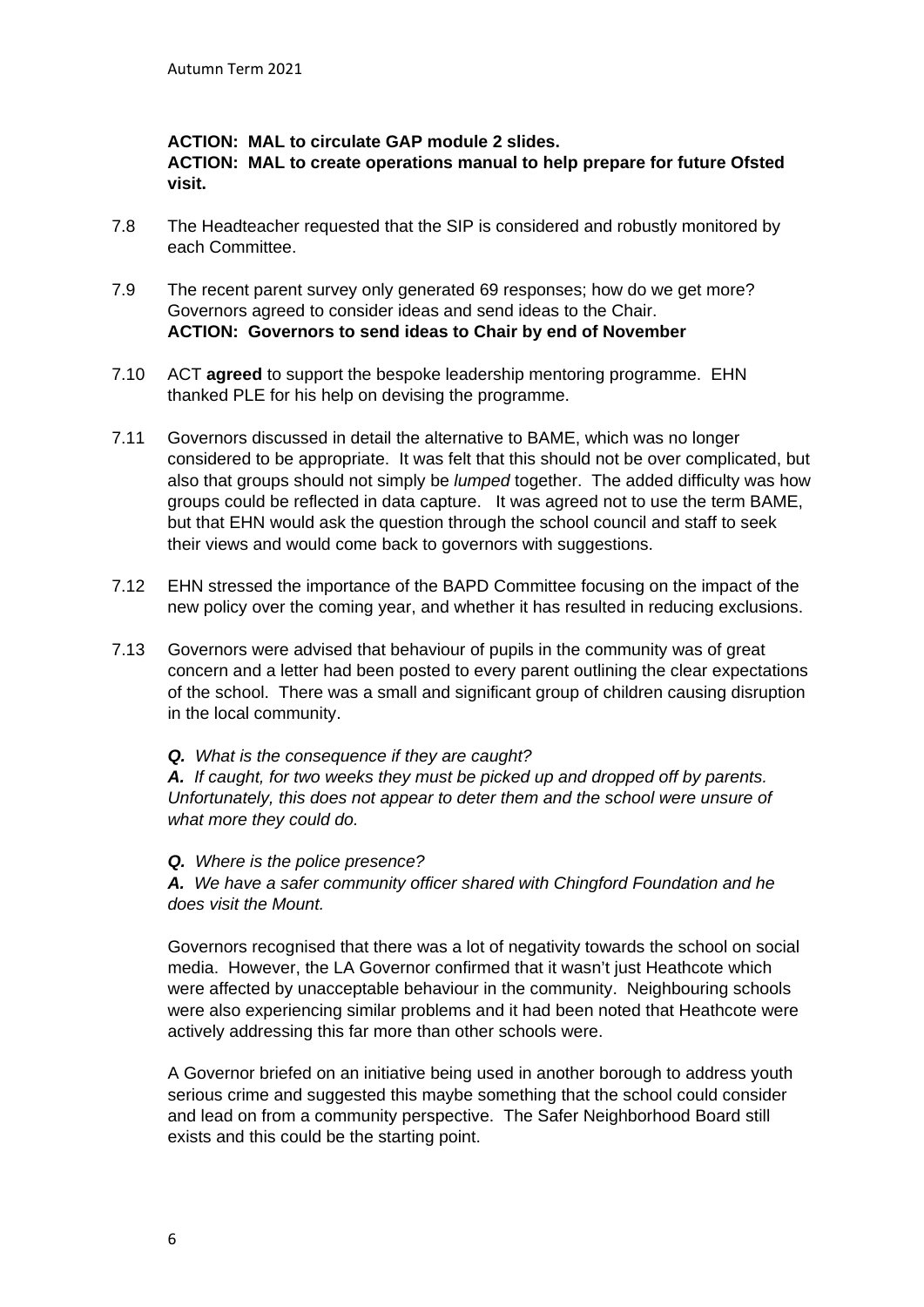- 7.14 The school had received funding to provide breakfast for every child, but only 38 parents had signed up for it.
- 7.15 Feedback from Governors was that they were pleased with the new format of the HT report and saw it as work in progress. They requested that the report include a financial dashboard, including sickness and HR issues with associated costs to the school. EHN confirmed that she would present this report at the end of each term, which would allow clear comparisons from previous terms.

# **8. KEEPING CHILDREN SAFE IN EDUCATION**

Governors are required to read the statutory document and complete the declaration of GovernorHub.

#### **ACTION: All Governors**

#### **9. SAFEGUARDING AUDIT**

Key features of all 3 audits were covered in the Headteacher's report. A clear strategy needs to be pulled together on how the school is going to address safeguarding. MGE **agreed** to be involved.

## **10. STAFF DECLARATION**

For information. All staff are asked to sign to say they have complied with several key items and undergone training. As Governors had agreed that DBSs would be checked every 5 years, staff are asked to sign to confirm there are no changes to their DBS.

**AGREED:** To adapt this declaration for use by Governors **ACTION: HFD to implement for Governors.**

# **11. OFSTED UPDATE**

The Chair agreed to pull together a framework so that governors are prepared for any inspection. It was suggested that a representative from Leytonstone or South Chingford school be invited to come and talk about their recent Ofsted experience. Action item is covered under 7.7.

## **12. CHAIRS ACTION**

No items to report.

## **13. GOVERNING BODY CODE OF CONDUCT**

Governors to sign to confirm agreement and complete their declaration in GovernorHub.

**ACTION: All Governors to sign by end of October.**

#### **14. SKILLS ANALYSIS**

Governors to complete on GovernorHub by end of September. Governors should complete the survey using the guidance document on GovernorHub. It was considered that marketing was seen as a gap.

**ACTION: All Governors to complete skills analysis by end of September 2021**.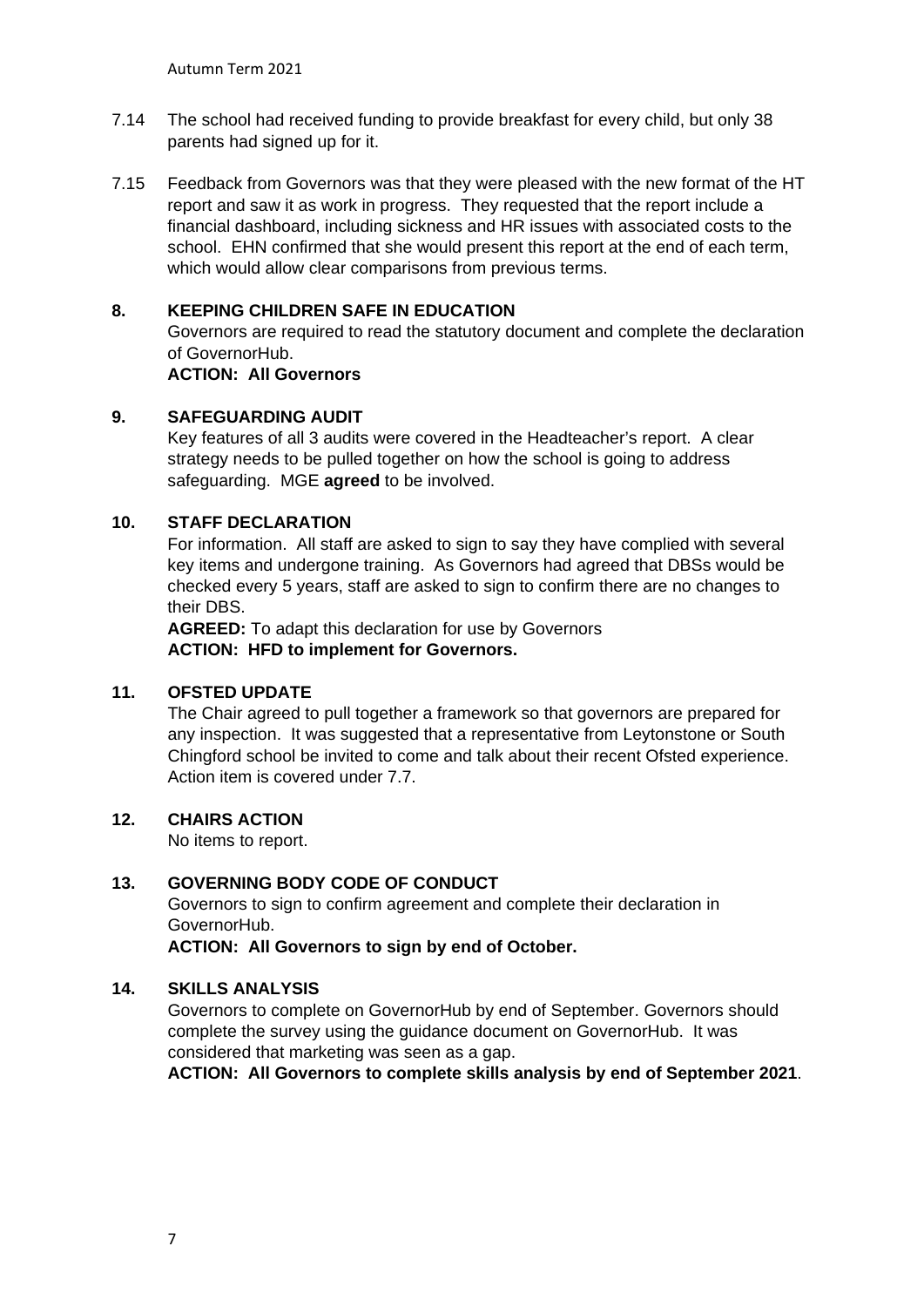Autumn Term 2021

# **15. TRAINING DAY – WAYS OF WORKING**

Following the training day held on 26 June a paper had been prepared and was available on GovernorHub for Governors to read. MAL highlighted the key points and thanked Governors for their contribution on the day. Key take a ways are summarized as follows:

- Talented team, highly experienced
- Diverse skills
- Challenging and supportive
- Governors have a commitment to read emails at least weekly
- Papers to be made available at least 7 days in advance
- Governors are encouraged to submit questions in advance to Sarah Johnson
- Meetings will be hybrid, both F2F and virtual for this academic year
- Governors should come to meetings prepared having read the key information prior to attending
- Meetings should start and finish on time and not last any more than two hours, this is dependent though on Governors reading papers in advance, so meetings can focus on exceptions only
- Governors **are kindly reminded** to respond to Sarah Johnson when she seeks information or clarify from Governors. It has been noted that Sarah is having to chase Governors for responses in recent times

# **16. GOVERNING BODY ANNUAL CYCLE**

EHN tabled her proposition which covered the key things which are needed to be covered at each meeting. New Chairs of Committees to give feedback prior to circulation. The Chair thanked EHN for compiling this. **ACTION: Chairs of Committees**

## **17. GOVERNING BODY COMMITTEES**

- 17.1 To review membership of committees:
	- Behaviour Attitudes & Personal Development
	- Quality of Education
	- Resources
	- Pay
	- GDC
	- Headteacher's Performance Management (Review to be completed by 31-12-2021)

MAL/HDS/JHS had met over the Summer break and compiled a list of members for each committee. Governors **agreed** that GDCs would be made up from ALL Governors that have been through (recent) exclusion training. The only exception would be the Chair, who would need to be excluded in the case of appeals. No other challenges were made and the agreed committee members is available on GovernorHub.

- 17.2 Governors to review committees' Terms of Reference. Governors **agreed** that TORs would be reviewed at Committees and ratified at FGB. These are the current ToRs.
	- Behaviour Attitudes & Personal Development
	- Quality of Education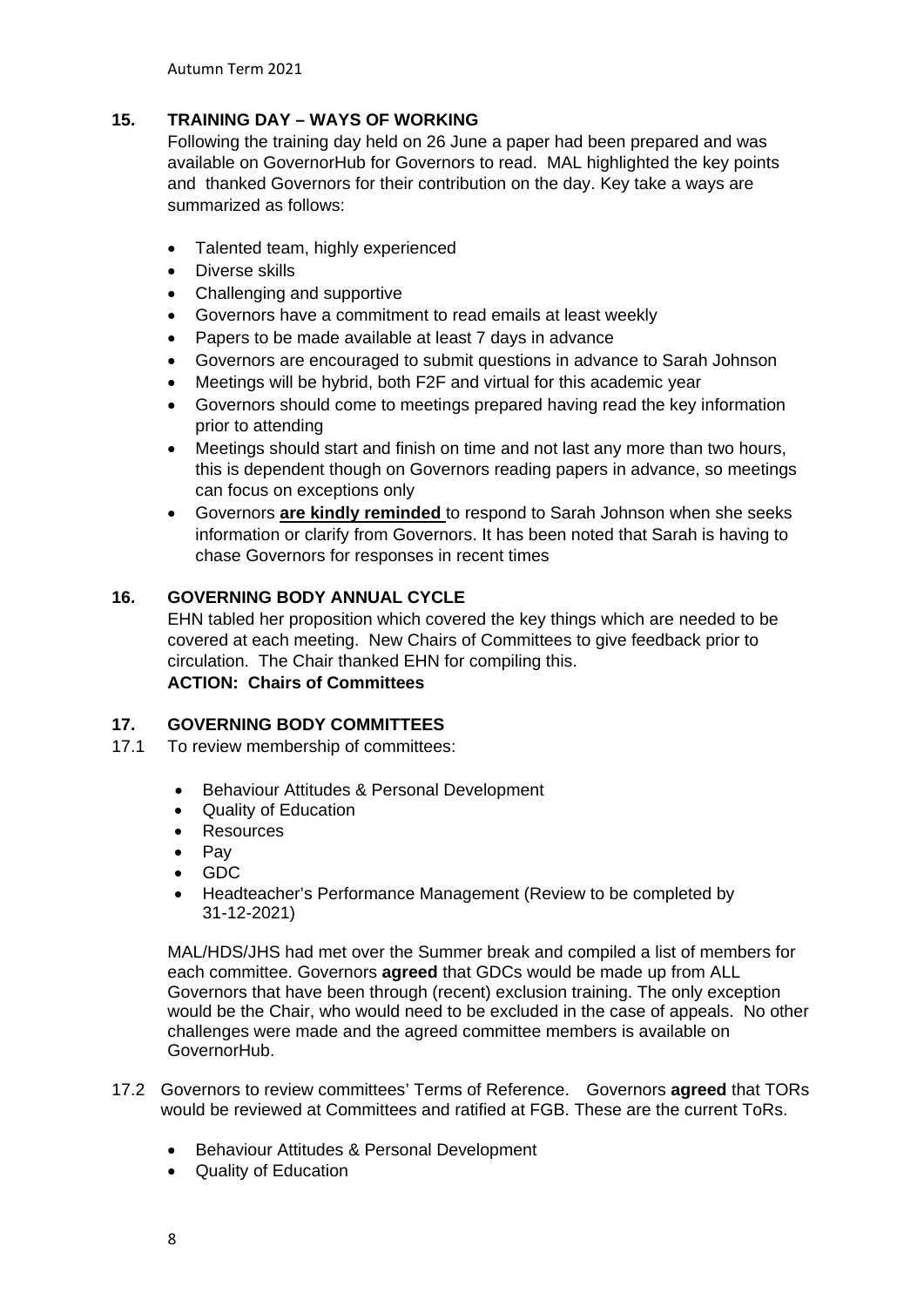- Resources
- Pay
- HT Performance Review

# **18. FINANCE**

Governors were advised of the new reporting tool from the LA. The Q2 budget will be reported to Resources Committee. Key issues that were presented by JVZ were as follows:

- Cash flow is stable and healthy
- Lots of changes for Q2, particularly in relation to staffing
- The budget was set to breakeven at £2k, but this has increased to £19k surplus.
- Budget had allowed for a 2% pay increase, but this has been frozen.
- Key decision will need to be made for next year's budget.

**AGREED:** MAL, AWS and SYN to represent Governors on the Task & Finish Working Group once it has been set up. The Headteacher is trying to secure a date with Lindsay Jackson to start discussions.

Governors requested a simplified version of key finance items (dashboard) should be incorporated into the Headteacher's report. **ACTION: JVZ**

# **19. LINK GOVERNORS**

A paper was tabled on Link Governor roles and were agreed as follows:

| <b>Link Governor</b>     | <b>SLT Lead</b> | <b>Faculty/Area Link(s)</b>          |
|--------------------------|-----------------|--------------------------------------|
| <b>Mitchell Goldie</b>   | <b>NHS</b>      | Safeguarding/LAC                     |
| Samantha Charles/Joanna  | <b>EHN</b>      | <b>SEND</b>                          |
| Mahadoo                  |                 |                                      |
| <b>Laurent Marchant</b>  | MAS/SBL         | English & Literacy                   |
| Shryene Yansen           | MAS/CMN         | Math's & Numeracy                    |
| Jessica Hayes            | <b>SCE/SFA</b>  | Science                              |
| <b>Arnold Williams</b>   | <b>MAS</b>      | More able/HAP                        |
| Mike Ashwell             | <b>EHN</b>      | <b>Pupil Premium</b>                 |
| Johanna Mahadoo          | LTA.            | Sixth Form                           |
| Mike Ashwell             | EHN/JVZ         | Health & Safety                      |
| <b>Helen Douglas</b>     | <b>EHN</b>      | Outward facing, community engagement |
|                          |                 | & communication                      |
| Paul Leslie              | <b>EHN</b>      | Equality, Diversity & Inclusion      |
| <b>Barry Tutty</b>       | <b>BAT</b>      | Careers                              |
| Helen Douglas            | <b>NHS</b>      | Parent Engagement                    |
| Cathy Burns              | <b>KMN</b>      | Pupil Leadership                     |
| Lauren Marchant/Samantha | <b>KMN/SDE</b>  | Sex & Relationship Education &       |
| Charles                  |                 | <b>PSHCRE</b>                        |
| Andy Campbell/Andrea     | <b>EHN</b>      | Wellbeing                            |
| Corbett                  |                 |                                      |
| Andrea Corbett           | <b>SCE</b>      | <b>Alternative Provision</b>         |

The Chair thanked JHS and HDS for their assistance in compiling this.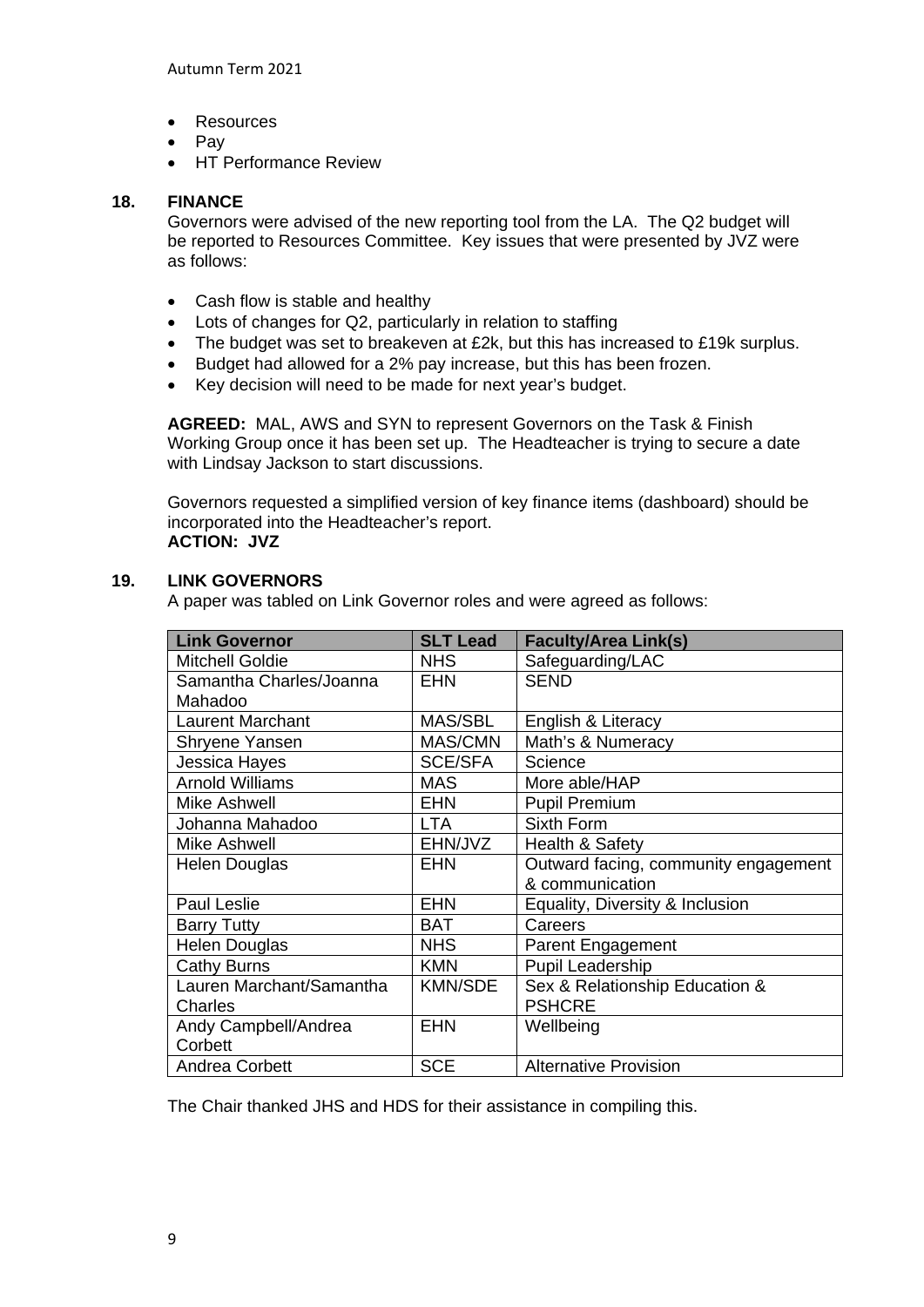# **20. GOVERNORS' TRAINING**

Governors were encouraged to attend any training, details of which were on GovernorHub.

#### **21. ALTERNATIVE MEETING ATTENDANCE OPTIONS (Document attached)**

Governors agreed to keep attendance flexible, with a blend of face to face and virtual meetings, but that proxy voting should be "No." MAL to complete and sent to Governor Services.

#### **ACTION: MAL to send completed Alternative Meetings form to Governor Services.**

#### **22. EXCLUSIONS**

Governors were advised that there had been two half day exclusions this term and needed to be aware there were several children where the school have exhausted all their resources and if alternative pathways are not found then they will be at risk of permanent exclusion.

The Headteacher advised that it was imperative that the impact of the inclusion room is robustly monitored by members of the BAPD committee. In response to Governor questions, she outlined the use and process of the Inclusion Room. Governors were advised that this had had an impact on SLT hours, but that a target of half term had been set whereby SLT members will not be included in break times.

**Q.** *Why have the FAP been unable to offer alternative provision?*

*A. The new provision at Holy Family had been late in opening and there are limited spaces at other provisions.* 

# **23. POLICIES (to be ratified)**

Induction of Early Careers Teachers Policy **AGREED**: Deferred back to QoE committee for review.

#### 23.2 Behaviour Policy

**AGREED**: Governors unanimously **ratified** the policy and thanked Sonia Close for the work she had undertaken on the policy.

#### 23.3 Safeguarding 2021/22 Policy **AGREED:** Governors **ratified** the policy.

#### 23.4. Staff Code of Conduct **AGREED:** Governors **ratified** the policy.

Governors questioned whether they had a choice in adopting LA policies. They were advised that LA policies would have previously gone through any consultation with Unions, and they are always customised to reflect the school. It was deemed that it was important that Governors continue to have a dialogue and discussion around policies, but if there were any elements of an LA policy that they were unhappy with this should be raised with the LA.

## **24. POLICY REVIEW CYCLE**

For information. The Headteacher confirmed these will be slotted into the workplan.

#### **25. VACCINATIONS**

Governors were advised that the school will be part of the 12-15 vaccination programme and had been given provisional dates for November for on-site vaccinations. Governors **agreed** that where a parent had refused consent, but the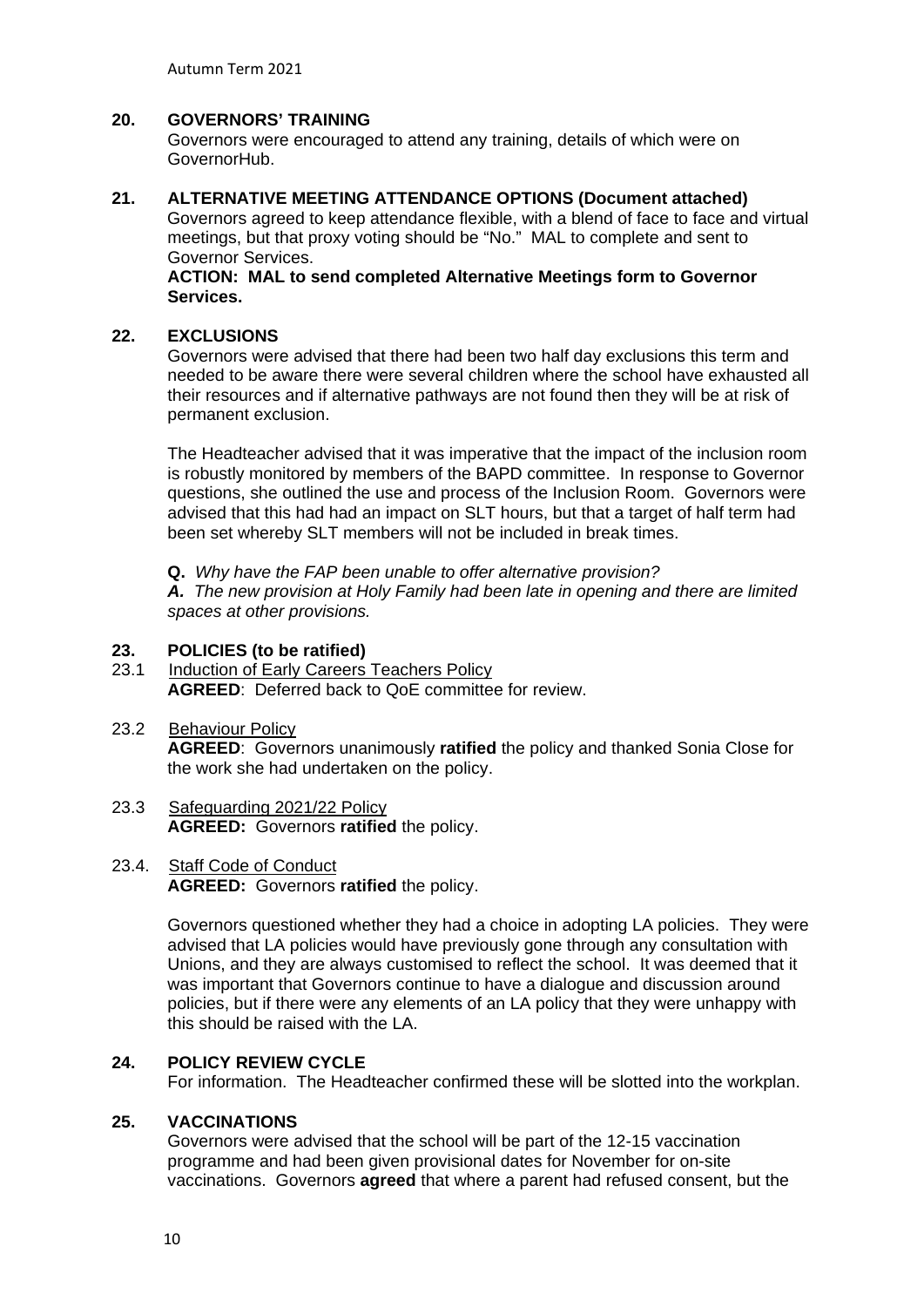child agreed to the vaccine, the school would not administer but would direct them to an alternative vaccination site.

The Headteacher confirmed that all schools were receiving threats, which were being forwarded to the LA.

Of the 129 responses, 59% of parents have indicated that they do not want their children to be vaccinated. 11 staff are currently unvaccinated, spread across teaching and support. The expectation is that any member of teaching staff who is not ill but isolating would have to deliver lessons remotely.

# **26. DATE AND AGENDA ITEMS FOR THE NEXT MEETING**

26.1 The schedule of meetings for 2021/22 is available on GovernorHub. Governors were encouraged to sign up for the next Governors Briefing. All FGB meetings will be held at the school. In exceptional cases, where a Governor cannot attend a FGB meeting, they can attend via Zoom. All committee meetings will continue to be held via Zoom. This practice is in-line with other Governing Boards across the Borough.

Neil Hutchins will present a virtual Zoom conference on Safeguarding for Governors of both BAPD and QoE on 11 October.

# **27. ANY OTHER BUSINESS/CONFIDENTIAL ITEMS**

## 27.1 Exit Interviews

This information to be provided on a regular basis at Resources Meetings. The paper tabled and available on GovernorHub indicated recent responses, one of which was the issue of high workload, which is not specific to Heathcote. Governors noted the number of teachers who were relocating out of London.

Next year the school will be proposing to finish early on one afternoon for CPD. Governors will be presented with a proposal, following benchmarking with other schools to determine how the extra hours are made up.

## 27.2 Extra Bank Holiday 2022

As the extra bank holiday on 15 July 2022 falls within half term, the DfE have advised that schools can opt for an alternative day. Governors **approved** Tuesday 3 May 2022, to allow for a 4-day bank holiday weekend.

# 27.3 Fire alarm

Governors were appraised of the recent issue with the Fire Alarm and the complete failure of Kier to respond. This event happened on a Saturday and the Chair was alerted by a local resident that the fire alarm has started from 6am in the morning. An apology letter has been sent to the Chair from Academy Services and an offer of KPI credits which the school need to follow up with the Andrew Hill, LBWF. The Chair recorded his thanks to Martin, the school caretaker who assisted him during the day.

## 27.4 Annual Reviews for Departments

Governors agreed attendance at the following reviews. Diary invites and zoom details to be sent out by the school.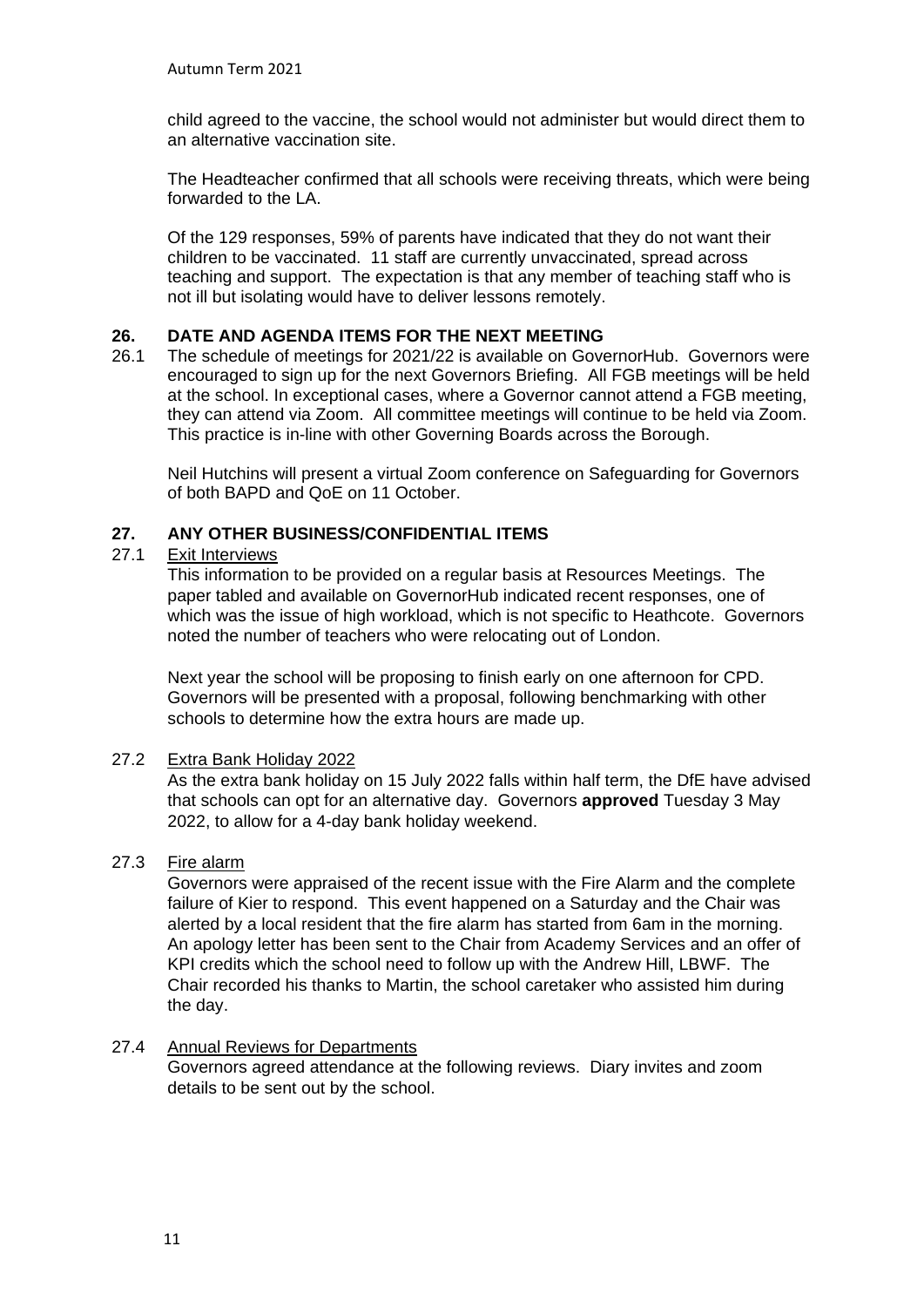| <b>Dept</b>                 | <b>Governor</b> | <b>Date</b>    | <b>Period</b>  | <b>Time</b> |
|-----------------------------|-----------------|----------------|----------------|-------------|
| Science                     | <b>JHS</b>      | Mon 4 Oct      | P <sub>3</sub> | 11.15am     |
| Math's and Numeracy         | <b>SYN</b>      | Mon 4 Oct      | P <sub>5</sub> | 1.45pm      |
| <b>SEND</b>                 | <b>JMO</b>      | Tue 5 Oct      | P <sub>1</sub> | 8.45am      |
| <b>MFL</b>                  | <b>MAL</b>      | Tue 5 Oct      | P <sub>4</sub> | 12.45pm     |
| <b>English and Literacy</b> | <b>LMY</b>      | Wed 6 Oct      | P <sub>1</sub> | 8.45am      |
| Social Science              | <b>ACT</b>      | Mon 11<br>Oct  | P <sub>4</sub> | 12.45pm     |
| <b>Creative Arts</b>        | <b>ACL</b>      | Tue 12 Oct     | P <sub>5</sub> | 1.45pm      |
| PE                          | <b>MGE</b>      | Wed 13<br>Oct  | P <sub>3</sub> | 11.15am     |
| <b>History</b>              | <b>PLE</b>      | Wed 14<br>Oct  | P <sub>1</sub> | 8.45am      |
| <b>DT</b>                   | <b>MAL</b>      | Thur 14<br>Oct | P <sub>3</sub> | 11.15am     |
| <b>Business</b>             | <b>AWS</b>      | Fri 15 Oct     | P <sub>2</sub> | 9.45am      |
| Geography                   | <b>BTY</b>      | Wed 20<br>Oct  | P <sub>3</sub> | 11.15am     |
| PIE                         | <b>HDS</b>      | Tue 21 Oct     | P <sub>5</sub> | 1.45pm      |
| <b>ICT</b>                  | <b>MAL</b>      | Thur 4 Nov     | P <sub>3</sub> | 11.15am     |

| Year              | <b>Governor</b> | <b>Date</b> | <b>Period</b>  | <b>Time</b> |
|-------------------|-----------------|-------------|----------------|-------------|
| Year 12/13        | MAL             | Thur 7 Oct  | P <sub>1</sub> | 8.45am      |
| Year <sub>7</sub> | <b>MGE</b>      | Mon 11 Oct  | P <sub>3</sub> | 11.15am     |
| Year 11           | <b>ACT</b>      | Tue 12 Oct  | P <sub>3</sub> | 11.15am     |
| Year <sub>8</sub> | <b>BTY</b>      | Tue 14 Oct  | P <sub>5</sub> | 1.45pm      |
| Year 10           | <b>AWS</b>      | Wed 18 Oct  | P <sub>3</sub> | 11.15am     |
| Year 9            | <b>JMO</b>      | Wed 20 Oct  | P <sub>1</sub> | 8.45am      |

# 27.5 Trips Approval

The Chair queried whether the request should be accompanied by a risk assessment, but it was confirmed that this was a time-consuming piece of work which would not be undertaken until Governors had approved the trip. EHN also confirmed that a member of SLT would be required to accompany any trip.

Governors approved the following trips, in principle: